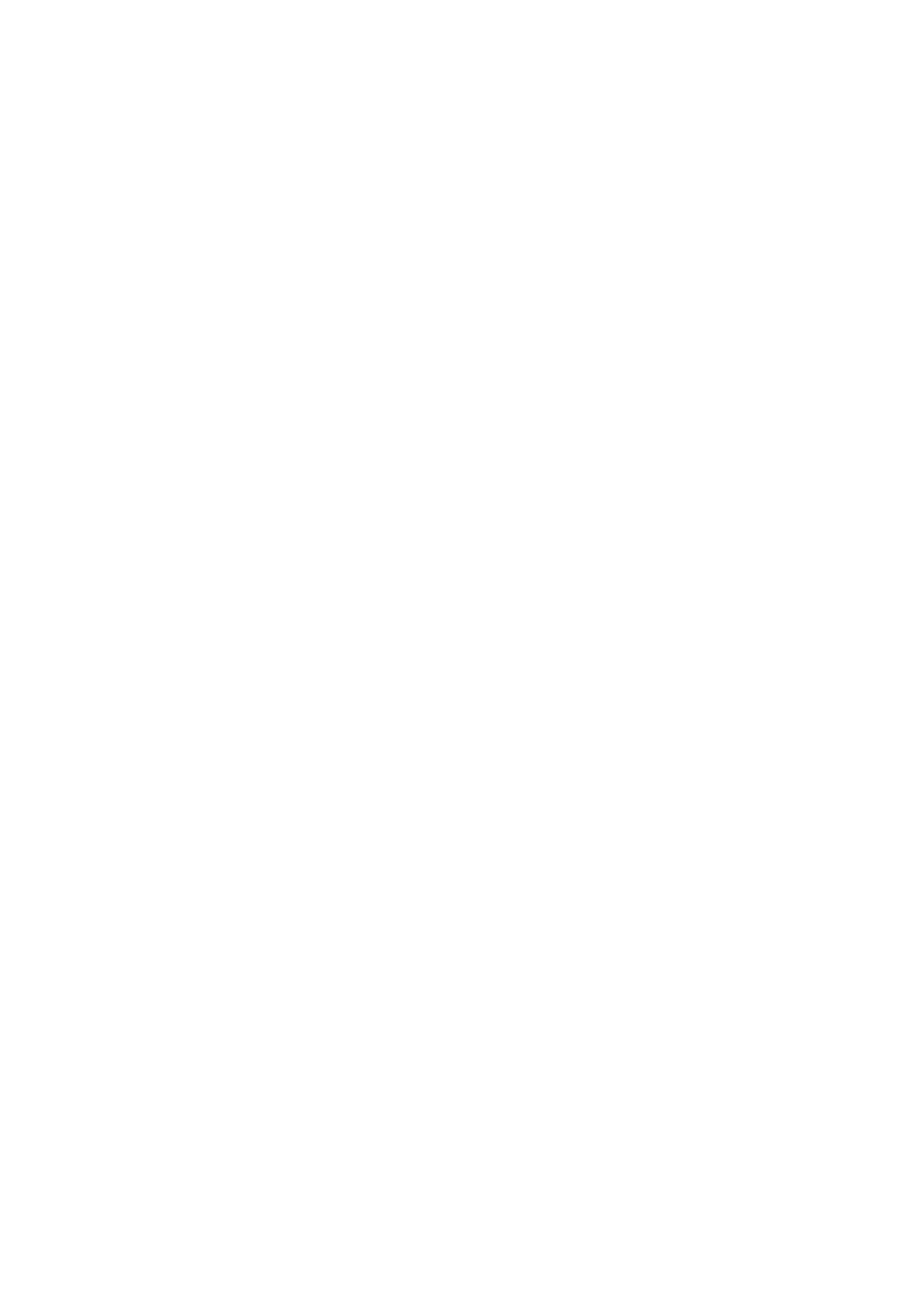# **In the case of Çoşelav v. Turkey,**

The European Court of Human Rights (Second Section), sitting as a Chamber composed of:

Ineta Ziemele, *President,* Danutė Jočienė, Dragoljub Popović, Işıl Karakaş, Guido Raimondi, Paulo Pinto de Albuquerque, Helen Keller, *judges,*

and Stanley Naismith, *Section Registrar,*

Having deliberated in private on 18 September 2012,

Delivers the following judgment, which was adopted on that date:

# PROCEDURE

1. The case originated in an application (no. 1413/07) against the Republic of Turkey lodged with the Court under Article 34 of the Convention for the Protection of Human Rights and Fundamental Freedoms ("the Convention") by two Turkish nationals, Mrs Hanife Çoşelav and Mr Bekir Çoşelav ("the applicants"), on 26 December 2006.

2. The applicants were represented by Mr Murat Timur, a lawyer practising in Van. The Turkish Government ("the Government") were represented by their Agent.

3. The applicants alleged, in particular, that the national authorities had failed to protect the right to life of their son while he was being detained in prison.

4. On 6 September 2010 the application was communicated to the Government. It was also decided to rule on the admissibility and merits of the application at the same time (Article 29 § 1).

# THE FACTS

#### I. THE CIRCUMSTANCES OF THE CASE

5. The applicants were born in 1957 and 1961 respectively and live in Istanbul.

6. On 29 December 2003 the applicants' then sixteen-year-old son, Bilal Çoşelav, was serving a prison sentence in the juvenile wing of Kars Prison when he made an attempt to take his own life by hanging himself in the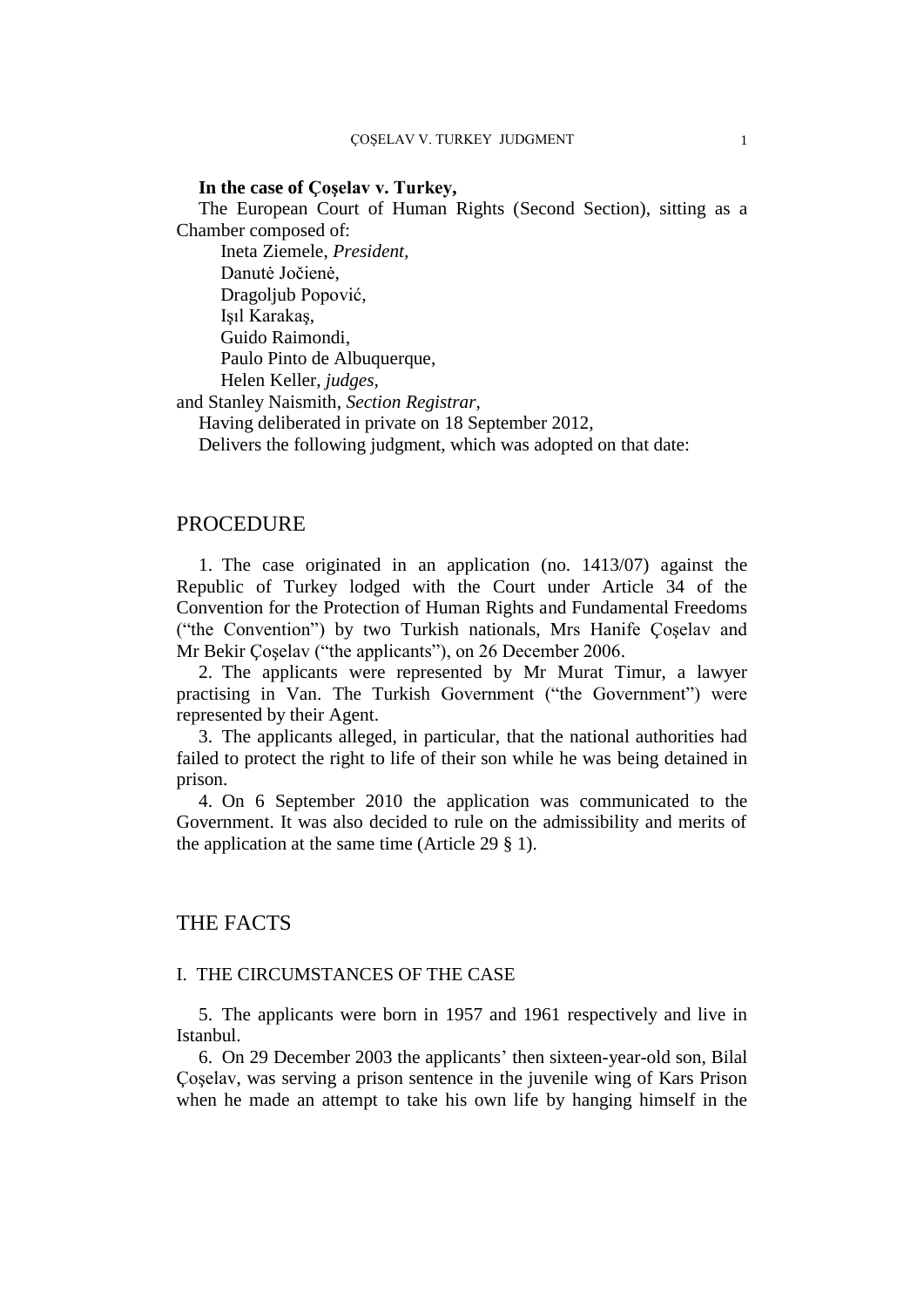courtyard. Prison warders arriving at the scene resuscitated him and he was subsequently returned to his prison wing. In a statement taken by the prison governor, Bilal Çoşelav was reported as having explained that he was finding it difficult to adapt to prison life and that he was suffering from psychological problems.

7. Disciplinary proceedings were brought against Bilal Çoşelav for his attempted suicide but the disciplinary board decided not to impose a punishment. The board told him that "he was setting a bad example to other inmates", and warned him that if he were to do "such things" again he would be treated more severely.

8. Bilal Çoşelav made another attempt to kill himself on 19 January 2004 by taking an overdose. He was taken to hospital for treatment and then on 28 January 2004 he was transferred to Erzurum Prison.

9. On 9 February 2004 a prisoner told the governor of Erzurum Prison that Bilal Çoşelav had been "behaving oddly", had talked about hanging himself, and his behaviour had been causing concern in the juvenile wing.

10. On the same day, Bilal Çoşelav was transferred from the juvenile wing of the prison to another wing which housed adult prisoners from his home town. According to a report drawn up by prison officers, this had been at the request of Bilal Çoşelav, who had claimed that "although his identity card showed that he was seventeen years old, he was actually older" and could therefore be detained in an adult wing.

11. On 16 February 2004 Bilal Çoşelav told the prison governor that he wanted to be transferred to another wing because he did not get on with the people in his wing.

12. Between 27 February and 10 December 2004 Bilal Çoşelav sent twenty-two letters to the prison governor and the prosecutor of Erzurum Prison stating that he urgently needed to see the governor to discuss his personal problems. On the few occasions on which his requests were granted he told the governor that he wanted to be transferred to another wing in the prison. He also informed the governor that he had not been visited regularly by his family, that he did not have any money and that he wanted to work in the prison to earn some.

13. According to two reports drawn up by prison officers, on 15 December 2004 Bilal Çoşelav met with the deputy governor and asked to be transferred to another cell. When his request was refused he tried to attack a prison warder with a razor blade, kicked and broke the sink in his cell and set fire to his mattress.

14. According to another report drawn up by prison officers, on 17 December 2004, at approximately 10.00 a.m., Bilal Çoşelav injured his head by repeatedly hitting it against his cell walls and was then taken to the infirmary to have the injury treated. Later on the same day, he was brought back to the wing and placed in a cell on his own.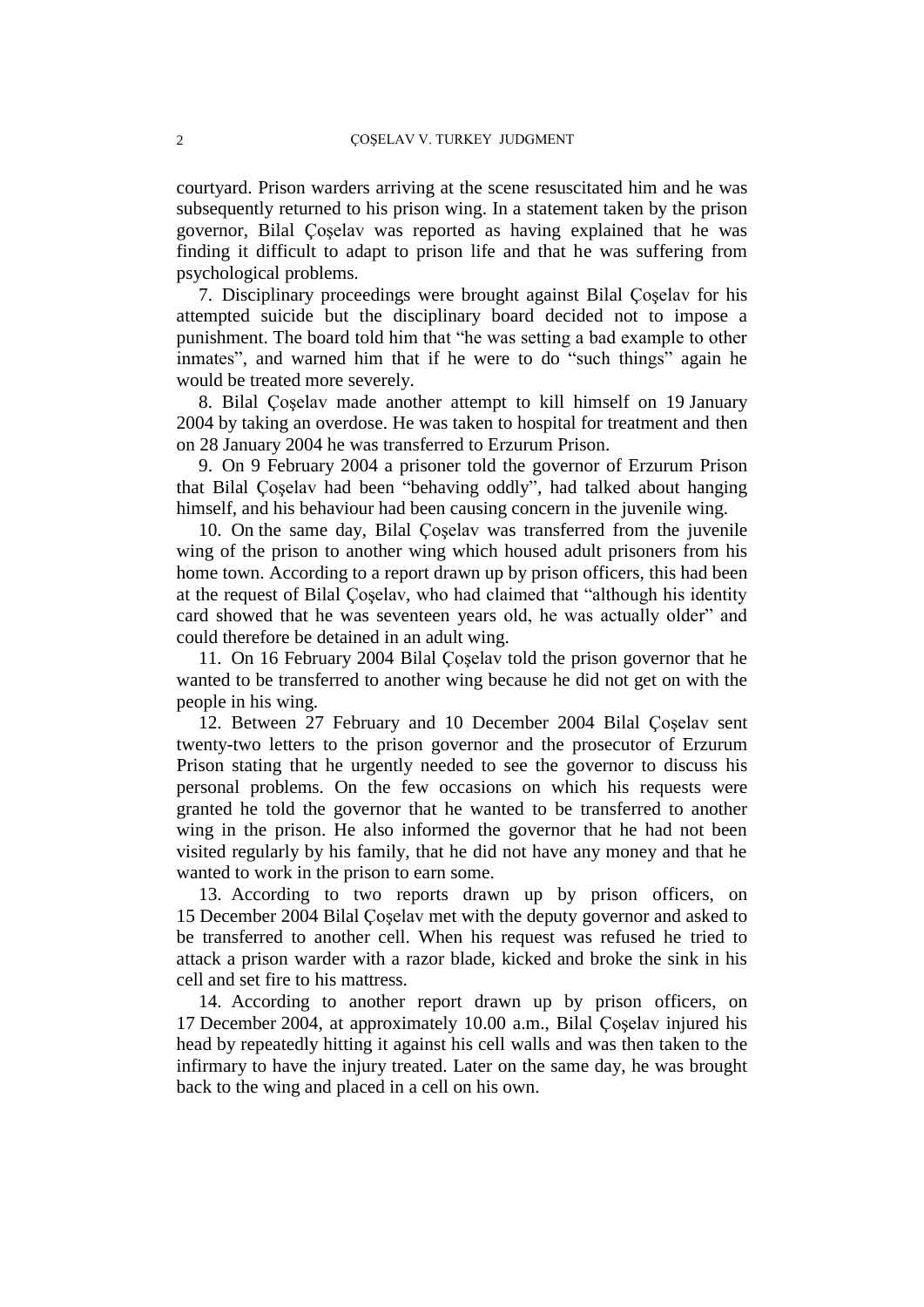15. At around 1.30 p.m. that same day, Bilal Çoşelav hanged himself from the iron bars of his cell with his bed sheets. A doctor arrived and for five minutes tried unsuccessfully to resuscitate him, finally pronouncing him dead.

16. Later on the same day, the Erzurum prosecutor and a doctor arrived at the prison and photographed Bilal Çoşelav's body. They then took the body to the local hospital where, on the same day, a post-mortem examination was carried out. According to the post-mortem report, the cause of death was asphyxia. Samples taken from the body were sent for further forensic examination.

17. Between 17 and 21 December 2004 prosecutors questioned the prison officers. Their statements agreed with the above-mentioned reports. The prisoners questioned by the prosecutors stated that they had not seen the incident. Both the prison officers and the prisoners claimed that they knew Bilal Çoşelav had problems.

18. It appears from a report that, on 30 December 2004, a prosecutor instructed the prison governor to inform the family of Bilal Çoşelav's death. Later on the same day the prison governor obtained the telephone number of the second applicant (Bekir Çoşelav) from the prison records and informed him of the death of his son.

19. On 3 January 2005 the second applicant formally identified the body of his son. On the same day, the prosecutor released the body for burial.

20. On 7 January 2005 the second applicant met with the Erzurum prosecutor and told him that he had not been informed of the death of his son until 30 December 2004. He alleged that Bilal had not had any problems with his family and that he might have been killed by two prison warders with whom he had argued in the days leading up to his death. He also wanted the prison officers prosecuted for their failure to inform him promptly of his son's death.

21. Proceedings were brought by the disciplinary board of the prison against two prison warders who had been on duty in Bilal Çoşelav's wing on the day he committed suicide. On 3 February 2005 the disciplinary board decided to give formal warnings to these warders. It was noted in the disciplinary board's report that the large number of cells in the wing had made it impossible for the warders to keep a constant watch on Bilal Çoşelav, who had been suffering from psychological problems. However, adequate precautions could have been taken by increasing the number of prison warders there, which would have ensured that he was under sufficient surveillance.

22. On 10 February 2005 both applicants, with the assistance of their legal representative, submitted a detailed complaint to the prosecutor claiming, *inter alia*, that the iron bars from which their son had allegedly hanged himself were too low - for a person of his height (180 cm) - to have been effective for this purpose.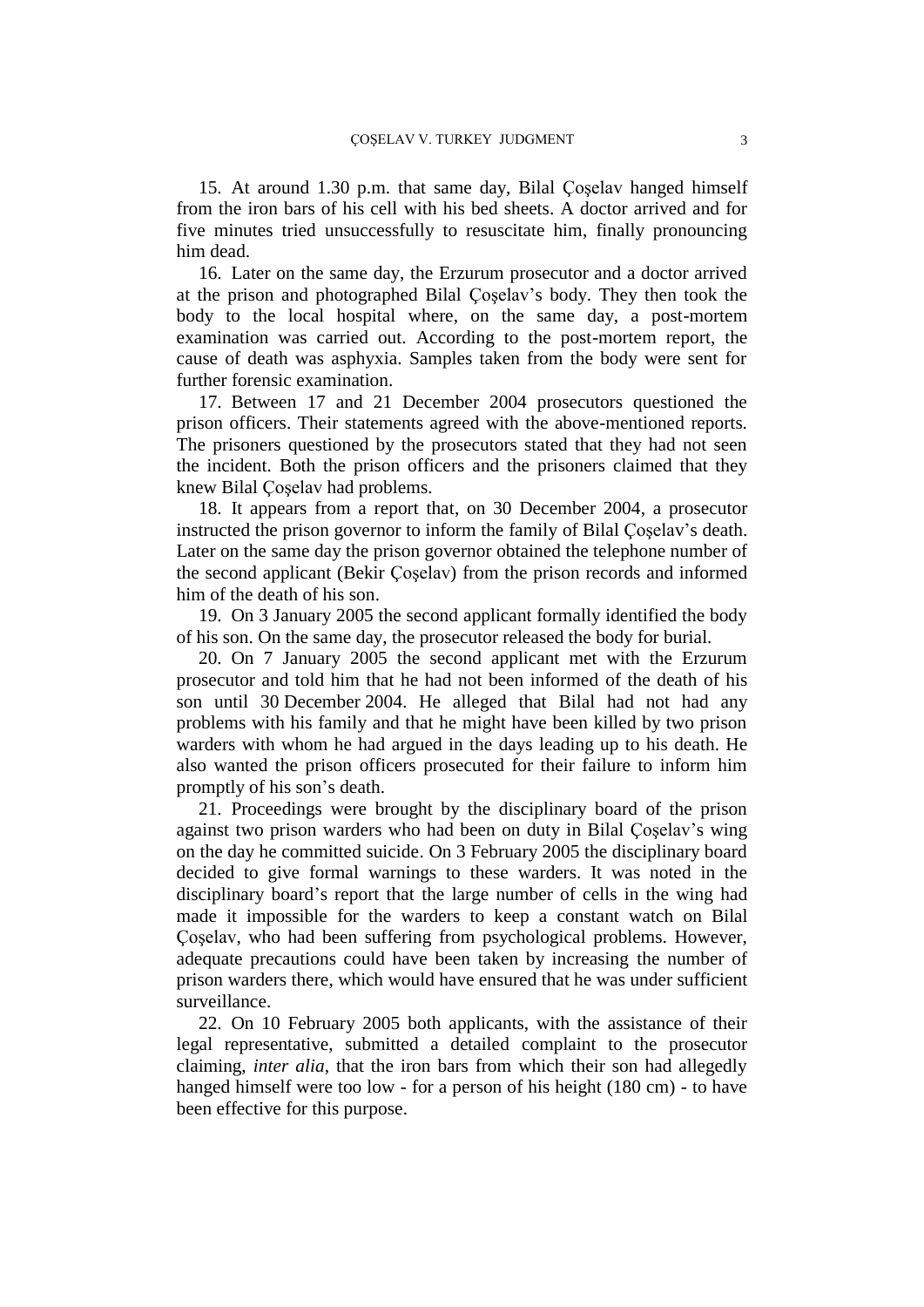23. The doctors who had examined the samples taken from Bilal Çoşelav's body stated in their report of 29 March 2005 that his death had been caused by hanging.

24. On 29 April 2005 the Erzurum prosecutor decided to close the criminal investigation stating that, in his opinion, no one had incited or encouraged Bilal Çoşelav to commit suicide.

25. On 3 May 2005 the Directorate for Prisons informed the second applicant that disciplinary proceedings had been brought against the prison officers who had failed to inform the family of the suicide of their son.

26. The applicants filed an objection against the prosecutor's decision to close the criminal investigation. They argued that the prosecutor had failed to carry out a thorough investigation into the facts surrounding their son's death.

27. The objection was dismissed by the Oltu Assize Court on 7 February 2006. That decision was communicated to the applicants on 6 September 2006.

28. In the meantime, on 21 November 2005, the applicants wrote to the Ministry of Justice claiming compensation for the death of their son. In their letter the applicants argued, *inter alia*, that even assuming that their son had committed suicide, this was on account of the prison authorities' failure to take adequate steps to protect his right to life. When the Ministry of Justice failed to respond to their letter, the applicants brought an action against the Ministry before the Erzurum Administrative Court on 8 February 2006.

29. On 29 December 2006 the Erzurum Administrative Court, by a majority of two to one, rejected the applicants' case, with the majority considering that the prison authorities could not be blamed for Bilal Coselav's suicide, which had occurred as a result of his family problems. The dissenting judge, however, noted in his separate opinion that Bilal Çoşelav was being held in an adult wing of the prison in breach of the applicable domestic law, which required that he be kept in a juvenile wing. The judge argued that the possibility that his detention with adults had contributed to his psychological problems could not be excluded. He added that the fact that Bilal had repeatedly asked to be transferred showed that he had been having problems with the adult prisoners in his wing. The dissenting judge concluded by arguing that Bilal Çoşelav should have been kept under constant observation, at least on that particular day when he had injured himself by hitting his head against the wall, some hours before he had succeeded in killing himself.

30. On 12 March 2007 the applicant lodged an appeal against the Erzurum Administrative Court's decision. On 15 December 2010 the Supreme Administrative Court quashed the decision and held that the file should be returned to the Erzurum Administrative Court for reconsideration. In its decision the Supreme Administrative Court also referred to the prison disciplinary board's conclusion (see paragraph 21 above), and concluded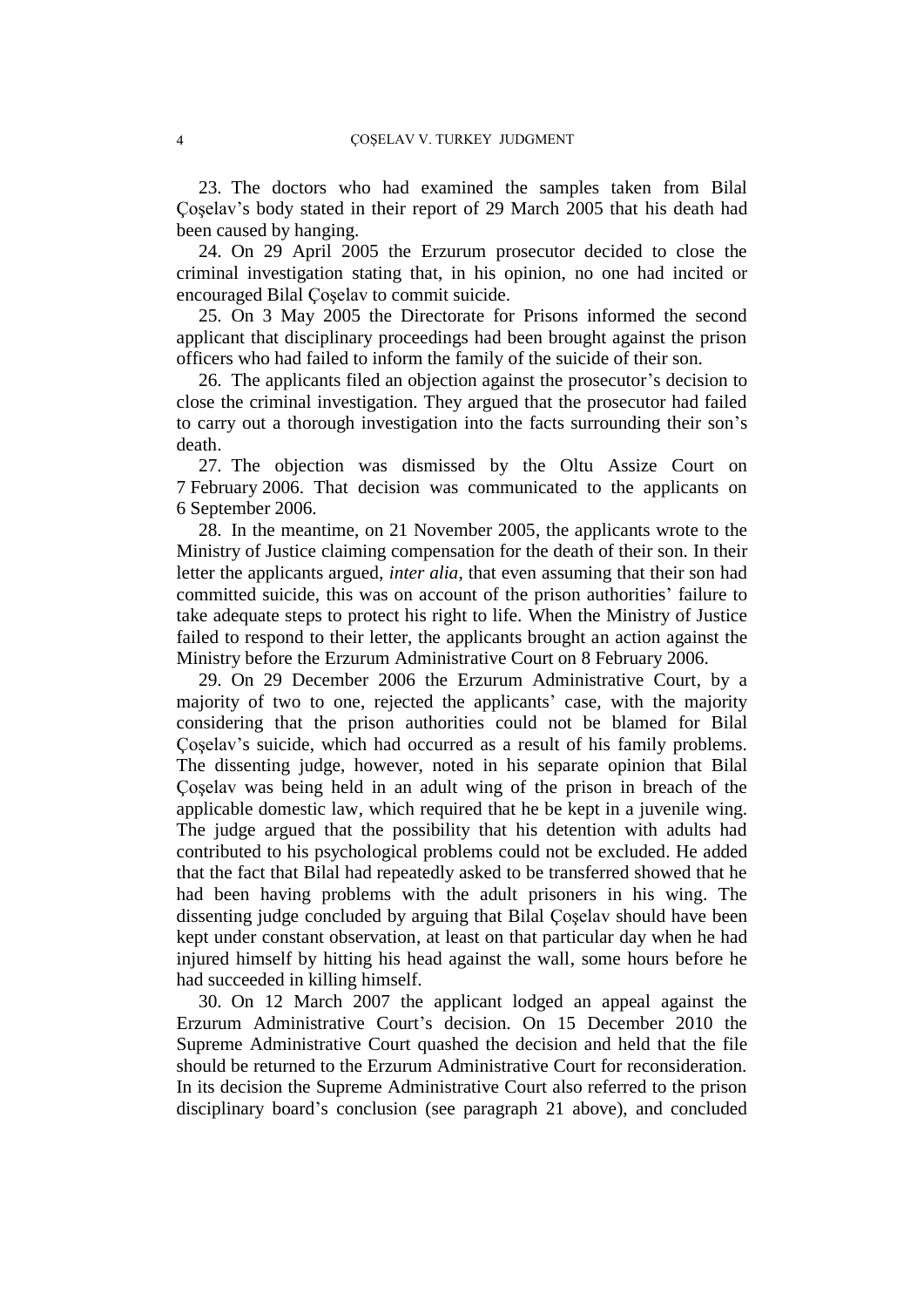that the decision adopted by that disciplinary board proved that the prison authorities had acted in breach of their duties by failing to ensure an adequate watch on Bilal Çoşelav, who had been suffering from psychological problems. It also held that the prison authorities' failure to inform the family in a timely manner of the death of their son must have contributed to the family's suffering. According to the information provided by the applicants, the Ministry of Justice requested a rectification of the Supreme Administrative Court's decision and the examination of that request is still continuing before the Supreme Administrative Court.

#### II. RELEVANT DOMESTIC LAW

31. Article 107 (b) of the Regulations on Prison Administration and Execution of Sentences (which entered into force on 5 July 1967 and was repealed in 2006) stipulated that prisoners under the age of eighteen were to be kept separately from other prisoners. According to Article 106 of the Regulations, prisoners were to be given the opportunity to "inform prison governors, prosecutors and the Ministry of Justice of their complaints and requests".

# III. RELEVANT INTERNATIONAL LAW AND PRACTICE

#### **A. Council of Europe**

32. Recommendation Rec(2006)2 of the Committee of Ministers to member States on the European Prison Rules of 11 January 2006 ("the European Prison Rules") includes in its basic principles:

11.1 Children under the age of 18 years should not be detained in a prison for adults, but in an establishment specially designed for the purpose.

11.2 If children are nevertheless exceptionally held in such a prison there shall be special regulations that take account of their status and needs.

...

35.1 Where exceptionally children under the age of 18 years are detained in a prison for adults the authorities shall ensure that, in addition to the services available to all prisoners, prisoners who are children have access to the social, psychological and educational services, religious care and recreational programmes or equivalents to them that are available to children in the community.

...

35.4 Where children are detained in a prison they shall be kept in a part of the prison that is separate from that used by adults unless it is considered that this is against the best interests of the child.

 $\ddot{\cdot}$  ...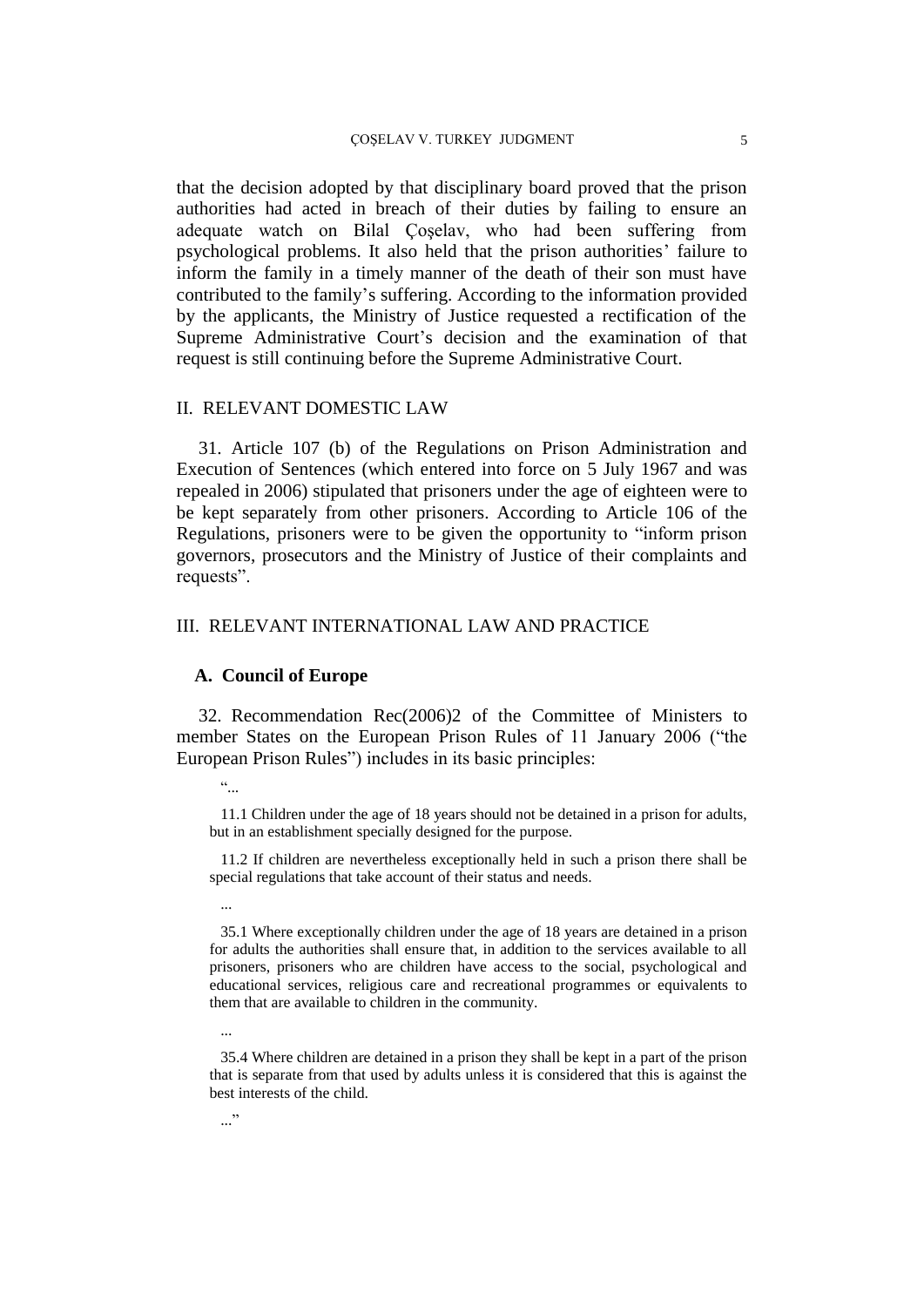33. The recommendation of the Committee of Ministers to Member States of the Council of Europe on social reactions to juvenile delinquency (no. R (87)20), adopted on 17 September 1987 at the 410th meeting of the Ministers' Deputies, in so far as relevant, reads as follows:

"Recommends the governments of member states to review, if necessary, their legislation and practice with a view: ...

7. to exclude the remand in custody of minors, apart from exceptional cases of very serious offences committed by older minors; in these cases, restricting the length of remand in custody and keeping minors apart from adults; arranging for decisions of this type to be, in principle, ordered after consultation with a welfare department on alternative proposals ..."

34. In the report pertaining to its visits carried out in Turkey between 5 and 17 October 1997 (CPT/Inf (99) 2 EN, publication date: 23 February 1999), the European Committee for the Prevention of Torture and Inhuman or Degrading Treatment or Punishment ("the CPT") expressed its serious misgivings "as regards the policy of having juveniles (i.e. 11 to 18 year olds) who are remanded in custody placed in adult prisons".

35. In a report on its visit to Turkey between 16 and 29 March 2004 (CPT/Inf (2005) 18), the CPT stated the following:

"[i]n the reports on its visits in 1997 and September 2001, the CPT has made clear its serious misgivings concerning the policy of having juveniles who are remanded in custody placed in prisons for adults. A combination of mediocre material conditions and an impoverished regime has all too often created an overall environment which is totally unsuitable for this category of inmate. The facts found in the course of the March 2004 visit have only strengthened those misgivings. Here again, the laudable provisions of the Ministry of Justice circular of 3 November 1997 ('the physical conditions of the prison sections allocated to juvenile offenders shall be revised and improved to conform with child psychology and enable practising educative programmes, aptitude intensive games and sports activities') have apparently had little practical impact."

#### **B. United Nations**

36. The 1989 United Nations Convention on the Rights of the Child (hereafter, "the UN Convention"), adopted by the General Assembly of the United Nations on 20 November 1989, has binding force under international law on the Contracting States, including all of the member States of the Council of Europe.

Article 1 of the UN Convention states:

"For the purposes of the present Convention, a child means every human being below the age of eighteen years unless, under the law applicable to the child, majority is attained earlier."

Article 3(i) states: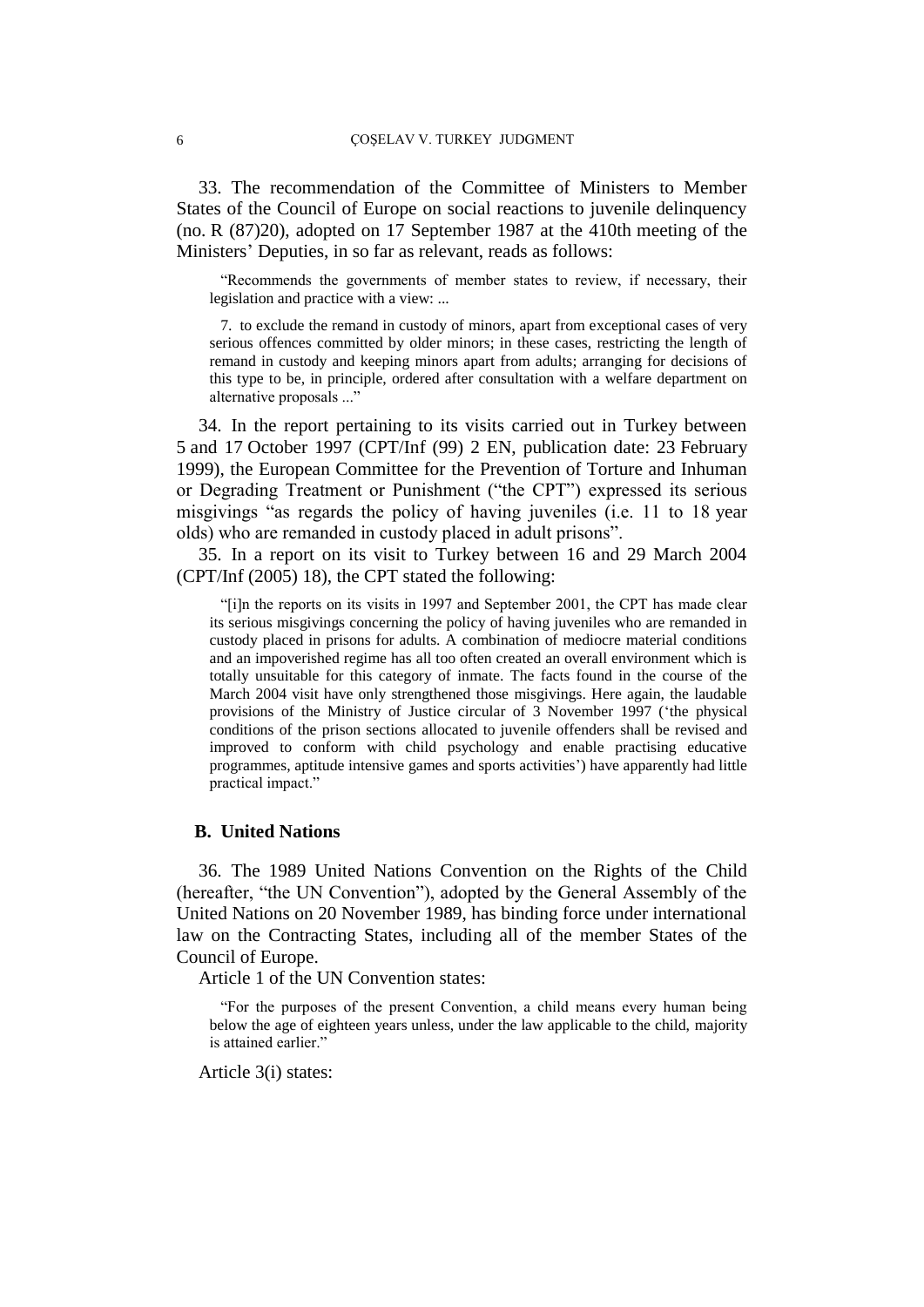"In all actions concerning children, whether undertaken by public or private social welfare institutions, courts of law, administrative authorities or legislative bodies, the best interests of the child shall be a primary consideration."

#### Article 37 (c) provides:

"States Parties shall ensure that:

(c) Every child deprived of liberty shall be treated with humanity and respect for the inherent dignity of the human person, and in a manner which takes into account the needs of persons of his or her age. In particular, every child deprived of liberty shall be separated from adults unless it is considered in the child's best interest not to do so and shall have the right to maintain contact with his or her family through correspondence and visits, save in exceptional circumstances; ..."

#### Article 40 provides in so far as relevant:

"1. States Parties recognise the right of every child alleged as, accused of, or recognised as having infringed the penal law to be treated in a manner consistent with the promotion of the child's sense of dignity and worth, which reinforces the child's respect for the human rights and fundamental freedoms of others and which takes into account the child's age and the desirability of promoting the reintegration and the child's assuming a constructive role in society.

..."

37. The relevant part of the Concluding Observations of the United Nations Committee on the Rights of the Child in respect of Turkey (09/07/2001(CRC/C/15/Add.152.)) provides as follows:

"65. ... The fact that detention is not used as a measure of last resort and that cases have been reported of children being held incommunicado for long periods is noted with deep concern. The Committee is also concerned that there are only a small number of juvenile courts and none of them are based in the eastern part of the country. Concern is also expressed at the long periods of pre-trial detention and the poor conditions of imprisonment and at the fact that insufficient education, rehabilitation and reintegration programmes are provided during the detention period.

66. The Committee recommends that the State party continue reviewing the law and practices regarding the juvenile justice system in order to bring it into full compliance with the Convention, in particular articles 37, 39 and 40, as well as with other relevant international standards in this area, such as the United Nations Standard Minimum Rules for the Administration of Juvenile Justice (the Beijing Rules) and the United Nations Guidelines for the Prevention of Juvenile Delinquency (the Riyadh Guidelines), with a view to raising the minimum legal age for criminal responsibility, extending the protection guaranteed by the Juvenile Law Court to all children up to the age of 18 and enforcing this law effectively by establishing juvenile courts in every province..."

38. According to UNICEF, the juvenile justice system was in its infancy in Turkey in 2008. Judges were still learning about child-sensitive detention centres, alternative dispute resolution procedures and due process for children in conflict with the law.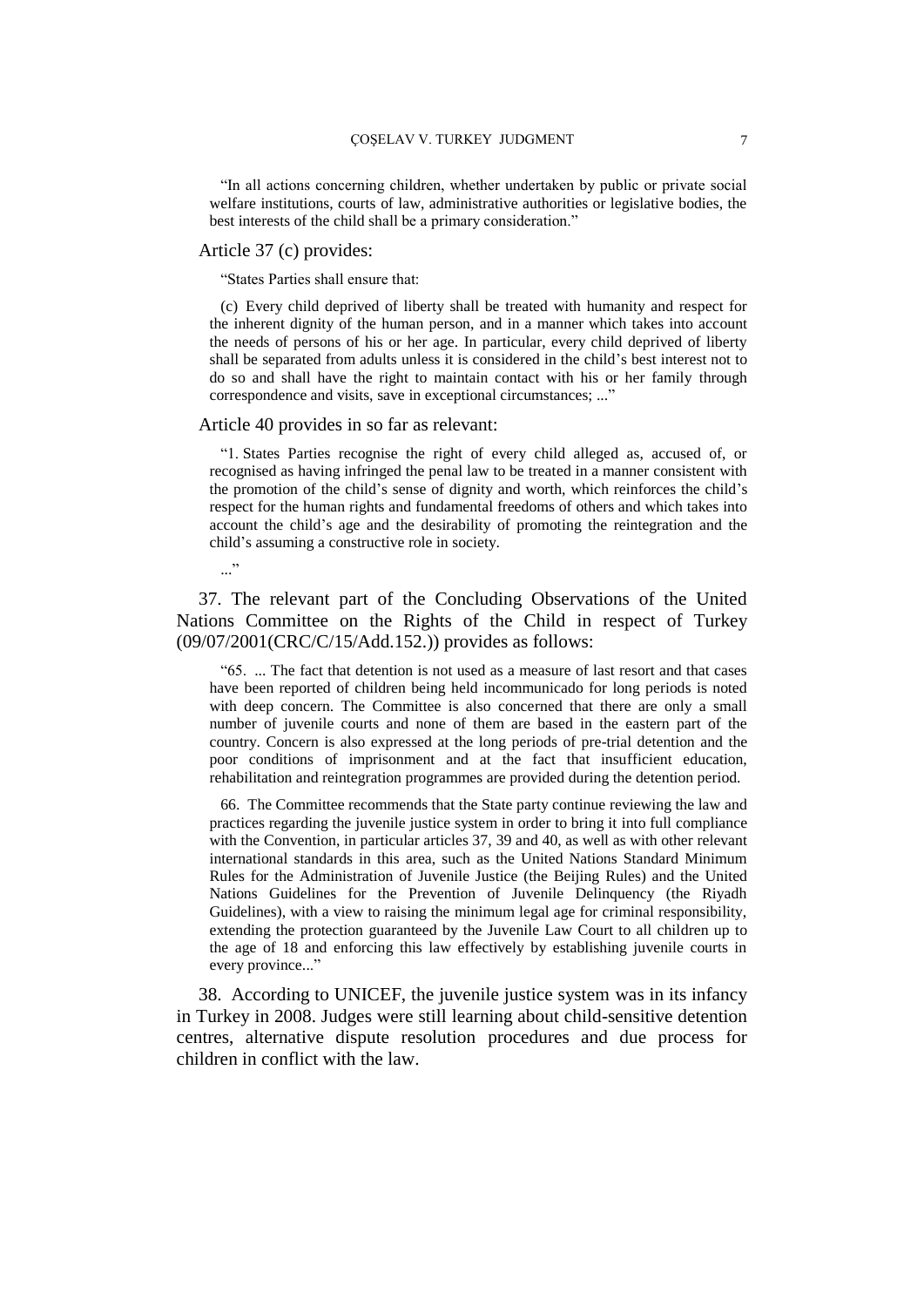# THE LAW

## I. ALLEGED VIOLATION OF ARTICLES 2, 3, 6 AND 13 OF THE **CONVENTION**

39. In their application form the applicants complained, under Articles 2 and 3 of the Convention, about the death of their son. They alleged that he had either been deliberately killed or that the authorities had failed to take the necessary precautions to protect his right to life. Relying on Articles 6 and 13 of the Convention, the applicants also complained that the authorities had failed to conduct an effective investigation into the circumstances surrounding his death.

40. In their observations on the admissibility and merits of the case the applicants did not maintain their allegation that their son had been killed deliberately, but continued to hold that the national authorities had failed to take necessary steps to protect his right to life.

41. The Court considers that the applicants' complaints should be examined solely from the standpoint of Article 2 of the Convention, which provides, in so far as relevant, as follows:

"1. Everyone's right to life shall be protected by law. No one shall be deprived of his life intentionally save in the execution of a sentence of a court following his conviction of a crime for which this penalty is provided by law.

42. The Government contested the applicants' arguments.

#### **A. Admissibility**

 $\cdot$ ..."

43. The Government argued that the applicants had failed to exhaust domestic remedies because the proceedings for compensation were still pending before the Supreme Administrative Court.

44. The Court reiterates that, if the infringement of the right to life or to physical integrity is not caused intentionally, the positive obligation to set up an "effective judicial system" does not necessarily require criminal proceedings to be brought in every case and might be satisfied if civil, administrative or even disciplinary remedies were available to the victims (see, for example, *Mastromatteo v. Italy* [GC], no. 37703/97, §§ 90, 94 and 95, ECHR 2002-VIII,and *Vo v. France* [GC], no. 53924/00, § 90, ECHR 2004-VII).

45. In the present case the consideration of the Government's objection to the admissibility of this complaint requires an examination to be made of the effectiveness of the administrative proceedings brought by the applicants. As such, it is closely linked to the substance of the applicants' complaints and cannot be examined at this stage of the proceedings. The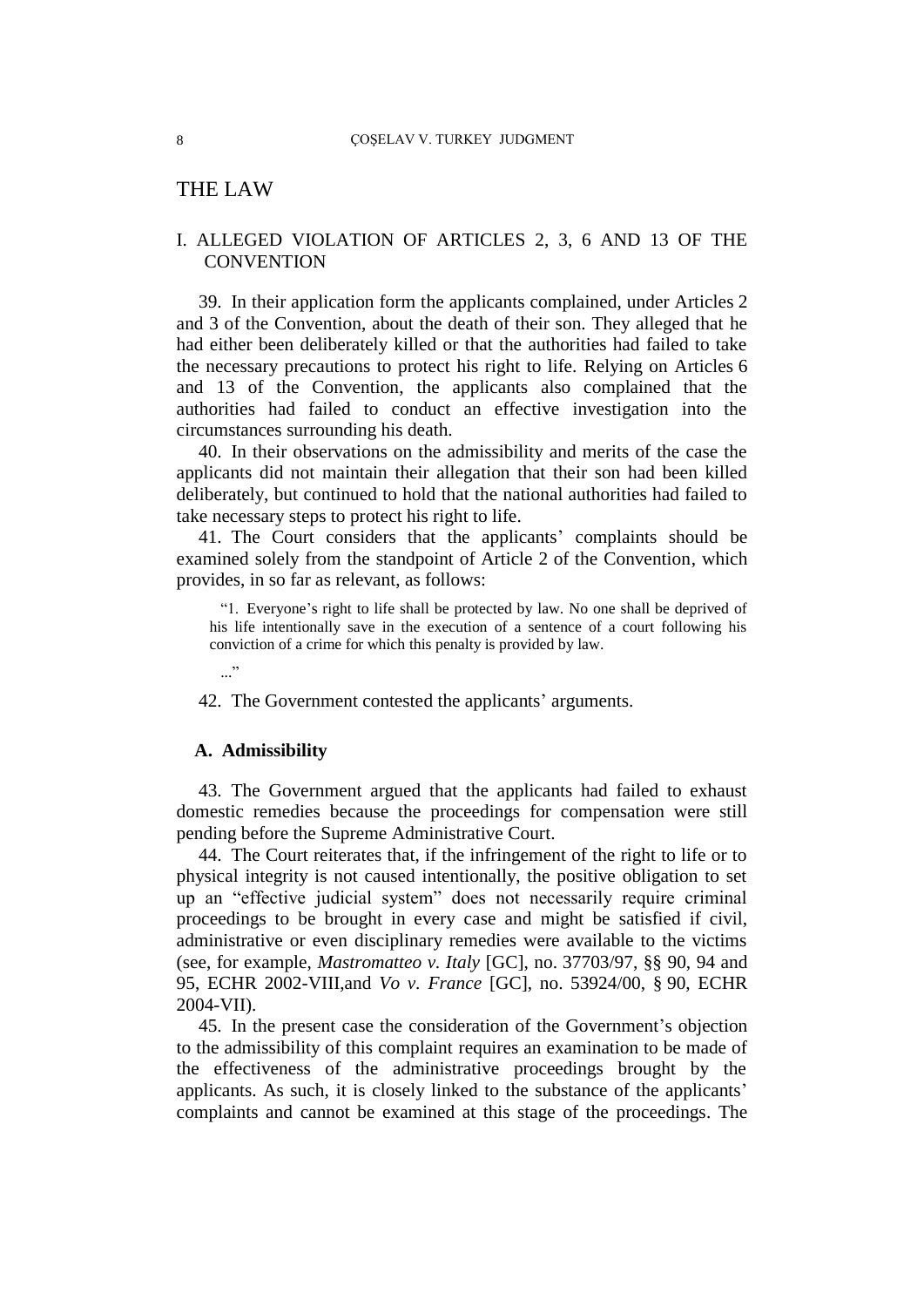Court thus concludes that the Government's objection should be joined to the merits (see paragraph 78 below). Noting that no other obstacle to its admissibility exists, the Court declares the complaint admissible.

## **B. Merits**

46. The applicants maintained that there was a causal link between the prison authorities' negligent behaviour and their son's death, and that the authorities had failed to take the necessary steps to protect the right to life of their son, notwithstanding the fact that he was known to be at risk of killing himself. They submitted that, as an absolute minimum, their son could have been seen by a specialist. Furthermore, the prison authorities could have kept him under constant watch at least on that particular day on which he had injured himself - just hours before his death.

47. The applicants also complained that no effective investigation had been carried out by the authorities and that the post mortem examination had not been conducted in accordance with the applicable procedure. Had they been informed about the death of their son immediately, they would have hired their own forensic expert to attend the post mortem examination and could thus have eliminated the family's suspicions of the involvement of a third party in their son's death. The applicants also alleged that the investigating authorities had not questioned all the witnesses.

48. The Government submitted that the applicants' son had experienced problems adapting to the prison regime and had attempted to kill himself on a number of occasions. After each of those attempts the authorities had been "patient" and taken him to the infirmary. They had thus taken the necessary precautions promptly in order to protect his right to life.

49. The Government also submitted that, at the time of his death, Bilal Çoşelav had been detained in a prison wing appropriate for his age and condition.

50. In the Government's opinion, the prison authorities could not have foreseen that Bilal Çoşelav would commit suicide. Nevertheless, the authorities had done all that was necessary to prevent that occurrence. Although Bilal Çoşelav had shown signs of mental and emotional disturbance on occasions, his suicide could not have been predicted from his behaviour and the prison staff could not be criticised for failing to recognise his mental state or for not having taken sufficient preventive measures to avoid his suicide.

51. The Government also claimed that an effective investigation had been conducted by the authorities. It had not been possible to inform the family promptly because the authorities had been unable to contact them. The second applicant had been contacted on 3 January 2005 and called to the hospital to identify the body of his son. Afterwards the applicants had been in a position to take an active part in the investigation.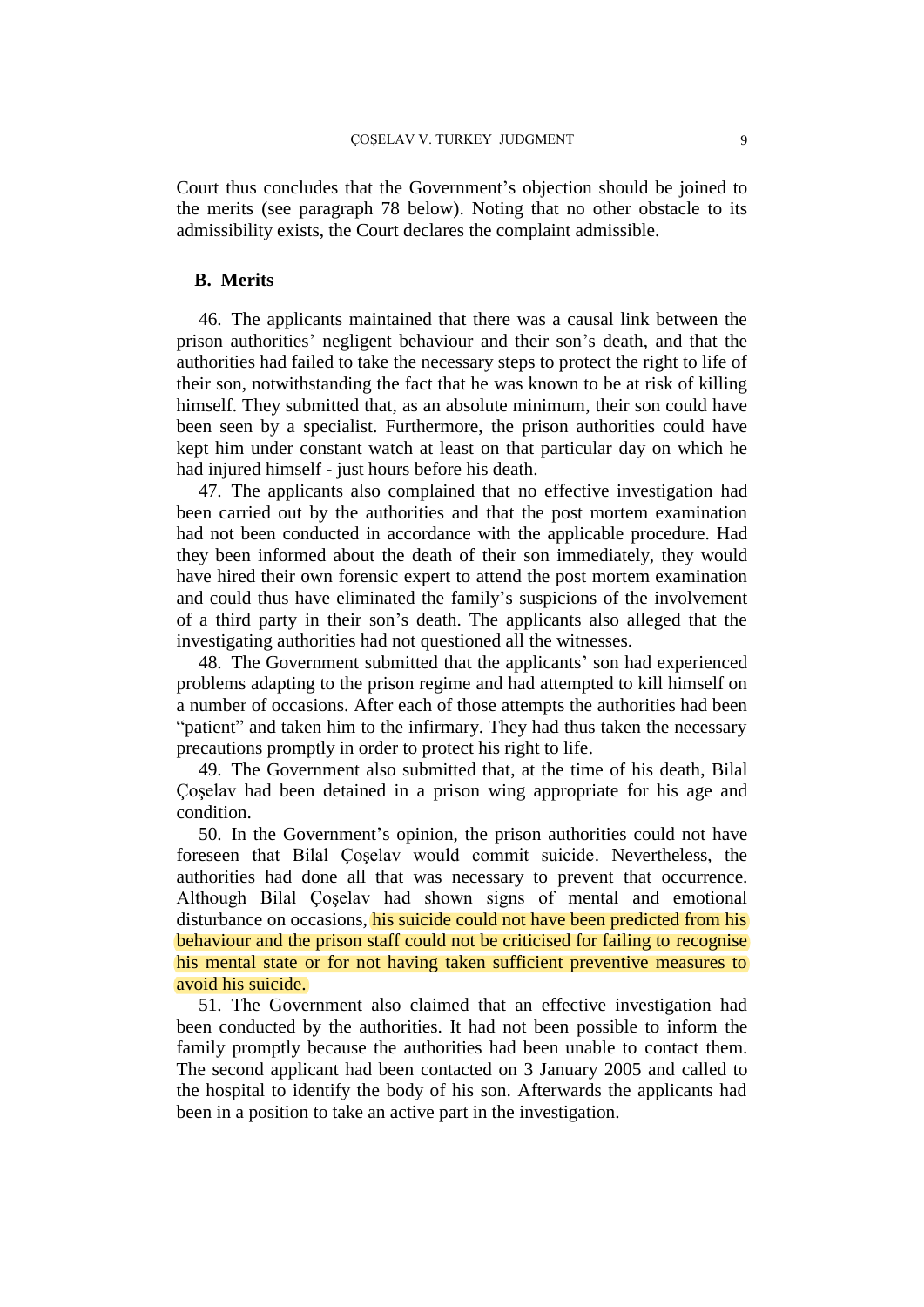#### *1. The Government's alleged responsibility for Bilal Çoşelav's death*

52. The Court reiterates that Article 2 of the Convention, which safeguards the right to life, ranks as one of the most fundamental provisions in the Convention. Together with Article 3, it also enshrines one of the basic values of the democratic societies making up the Council of Europe. The object and purpose of the Convention as an instrument for the protection of individual human beings requires that Article 2 of the Convention be interpreted and applied so as to make its safeguards practical and effective (see *McCann and Others v. the United Kingdom*, 27 September 1995, §§ 146-47, Series A no. 324).

53. The first sentence of Article 2 § 1 of the Convention enjoins the State not only to refrain from the intentional and unlawful taking of life, but also to take appropriate steps to safeguard the lives of those within its jurisdiction (see *L.C.B. v. the United Kingdom*, 9 June 1998, § 36, *Reports of Judgments and Decisions* 1998-III). As regards the rights of prisoners, the Court has had previous occasion to emphasise that persons in custody are in a vulnerable position and that the authorities are under a duty to protect them. It is incumbent on the State to account for any injuries suffered in custody, an obligation which is particularly stringent when an individual dies (see, for example, *Salman v. Turkey* [GC], no. 21986/93, § 99, ECHR 2000-VII).

54. Bearing in mind the difficulties in policing modern societies, the unpredictability of human conduct and the operational choices which must be made in terms of priorities and resources, the scope of the positive obligation must be interpreted in a way which does not impose an impossible or disproportionate burden on the authorities. Accordingly, not every alleged risk to life can entail for the authorities a Convention requirement to take operational measures to prevent that risk from materialising. For a positive obligation to arise regarding a prisoner with suicidal tendencies, it must be established that the authorities knew, or ought to have known at the time, of the existence of a real and immediate risk to the life of an identified individual and, if so, that they failed to take measures within the scope of their powers which, judged reasonably, might have been expected to prevent that risk from materialising (see *Keenan v. the United Kingdom*, no. 27229/95, §§ 89 and 92, ECHR 2001-III).

55. The Court has recognised in the past that prison authorities must discharge their duties in a manner compatible with the rights and freedoms of the individual prisoner concerned. There are general measures and precautions which ought to be available to diminish the opportunities for self-harm, without infringing personal autonomy (*ibid*., § 92).

56. Turning to the facts of the present application, the Court observes that the Government, while claiming that it was not possible for the prison staff to foresee that Bilal Çoşelav would commit suicide, also maintained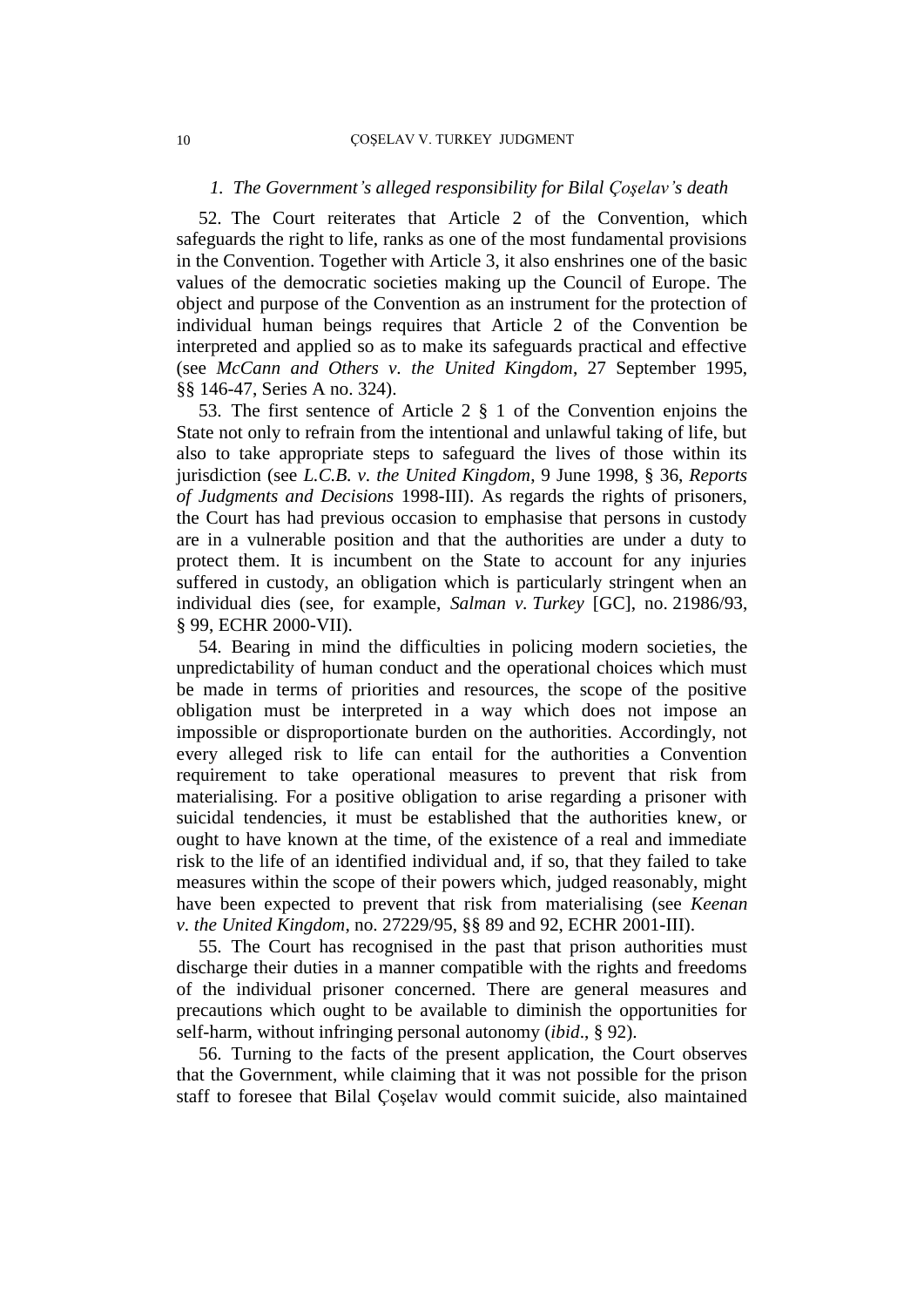that all possible steps had been taken by the prison authorities to prevent him from doing so.

57. In the light of the documents detailing his two suicide attempts, his repeated requests for help and the incidents of self-harm, the Court considers that the prison authorities had been given ample indication that Bilal Çoşelav was at risk of suicide. Indeed, the fact that he had been suffering with psychological problems was documented by almost every national authority who dealt with him or his death, and every prisoner and prison officer was aware of his problems.

58. The Court also considers, like the Administrative Court judge who dissented from the majority decision rejecting the applicants' compensation claim (see paragraph 29 above), that the detention of Bilal Çoşelav - who had already made two attempts to kill himself – in contravention of the applicable domestic Regulations (see paragraph 31 above) and in a wing together with adult prisoners may well have contributed to his existing problems which, in turn, tragically led him to take his own life. In this connection, the Court cannot accept the respondent Government's submissions that, at the time of his death, Bilal Çoşelav was detained in a wing designed for juvenile prisoners, when, according to the documents summarised above, he was clearly being kept together with adults (see paragraph 10 above).

59. The decision to transfer him to the adult wing, according to a prison report, was taken at the request of Bilal Çoşelav himself. The Court finds it surprising that such a request was considered without any verification of his age, and considers that decision to be a clear illustration of the prison authorities' lack of respect for both the domestic regulations and the international instruments regulating the detention of juvenile prisoners.

60. The Court observes that the detention of Bilal Çoşelav in an adult wing was in contravention of the applicable regulations which were in force at the time (see paragraph 31 above) and which laid down Turkey's obligations under international treaties. The unlawful practice of detaining minors with adults at that time, as well as the Turkish authorities' failure to cater for the needs of juvenile prisoners, were noted and criticised by the United Nations Committee on the Rights of the Child, the CPT and UNICEF (see paragraphs 32-38 above).

61. The Court has also previously had occasion to examine the issue of the detention of minors in adult prisons in its judgment in the case of *Güveç v. Turkey*, where the applicant – a minor at the time – was being held on pre-trial detention in an adult prison and made numerous attempts to take his own life. The Court concluded, in that judgment, that the detention of the applicant in a prison with adults had increased his psychological problems which, in turn, had led to his repeated attempts to take his own life (no. 70337/01, § 92, ECHR 2009 (extracts)).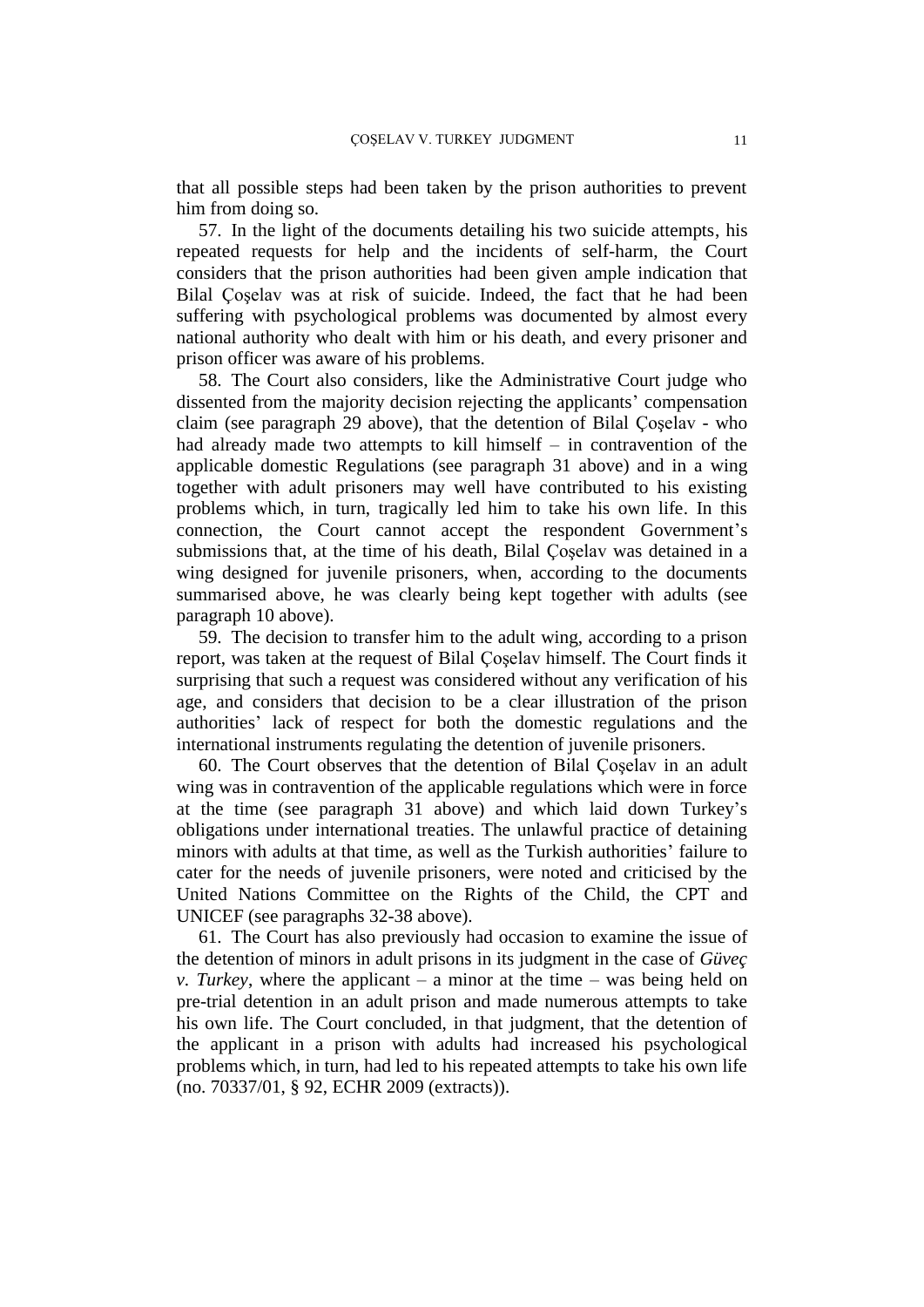62. Having regard to the fact that the national authorities were aware of Bilal Çoşelav's problems, the Court considers that those authorities were under an obligation to take "measures within the scope of their powers which, judged reasonably, might have been expected to avoid that risk" (*ibid*.). In the circumstances of the present application, that obligation did not only require them to keep a constant watch on Bilal Çoşelav, but also to provide adequate medical help for his psychological problems. The Court will thus examine whether any such steps were taken by the national authorities.

63. According to the documents in the case file, the first indication that Bilal Çoşelav was at risk of suicide was his first attempt to take his own life in the courtyard of Kars Prison on 29 December 2003. After having been resuscitated he was simply returned to his cell and the prison authorities' only response was to threaten him with disciplinary action for "setting a bad example to other inmates" by attempting to take his own life (see paragraph 7 above).

64. His second attempt to kill himself on 19 January 2004 also failed to induce the authorities to provide him with the psychological assistance he evidently needed. Instead, some nine days later the authorities transferred him to Erzurum Prison and placed him in an adult wing.

65. The indifference displayed by the prison authorities towards Bilal Çoşelav's problems continued in Erzurum Prison, notwithstanding his repeated requests for help. The Court considers it unfortunate that such indifference was referred to as "patience" by the respondent Government (see paragraph 48 above). In the opinion of the Court, what Bilal Çoşelav needed at the time was urgent and specialist help - not patience or threats of disciplinary sanctions. Moreover, contrary to the respondent Government's submission (see paragraph 48 above), the fact that, after each suicide attempt, Bilal Çoşelav was examined at the infirmary is not sufficient to deduce that he was provided with adequate medical care; the subject matter for the Court's examination is not whether or not adequate steps were taken to resuscitate him, but whether or not reasonable steps were taken to prevent him from attempting to take his own life in the first place.

66. The gradual worsening of Bilal Çoşelav's problems and his frustration must have become apparent to the prison authorities when, after his request to be transferred to another ward was rejected by the deputy governor of the prison on 15 December 2004, he tried to attack a prison warder with a razor blade, kicked and broke the sink in his cell and set fire to his mattress.

67. The serious and critical level to which his state of mind had deteriorated in the final hours of his life was demonstrated when he repeatedly hit his head against the walls of his cell at 10.00 a.m. on 17 December 2004. His head injury was treated in the prison infirmary and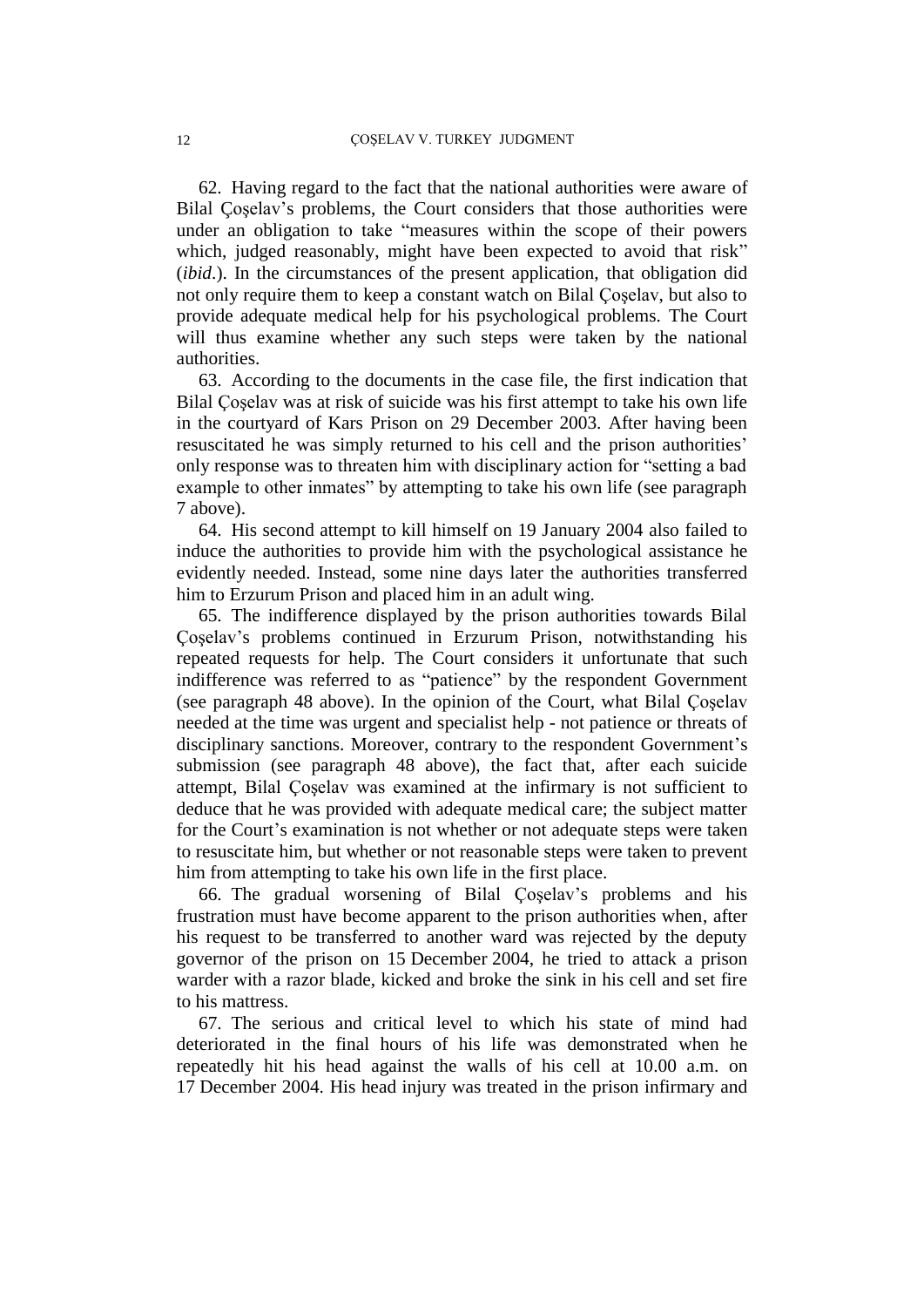he was then returned to his cell, where, within a matter of hours, he hanged himself at 1.30 p.m.

68. The Court considers that no adequate watch was kept on Bilal Çoşelav by the prison authorities. The Court finds it striking that after having harmed himself by hitting his head against the walls, Bilal Çoşelav was left in his cell on his own, without any supervision. In this connection, the Court notes that the failure to keep an adequate watch on him was also noted by Erzurum Prison's disciplinary board, which stated that this failure had been due to a shortage of staff (see paragraph 21 above).

69. Having regard to the disciplinary proceedings brought against Bilal Çoşelav and the indifference displayed to his grave psychological problems, the Court concludes that the national authorities were not only responsible for the deterioration of Bilal Çoşelav's problems by detaining him with adult prisoners, but also manifestly failed to provide any medical or other specialist care to alleviate those problems.

70. In the light of the foregoing the Court finds that there has been a violation of Article 2 of the Convention in its substantive aspect owing to the national authorities' failure to protect the right to life of Bilal Çoşelav.

# *2. Effectiveness of the criminal investigation and the administrative proceedings concerning Bilal Çoşelav's death*

71. The Court reiterates that where lives have been lost in circumstances potentially engaging the responsibility of the State, Article 2 of the Convention entails a duty for the State to ensure, by all means at its disposal, an adequate response – judicial or otherwise – so that the legislative and administrative framework set up to protect the right to life is properly implemented and any breaches of that right are repressed and punished (see *Öneryıldız v. Turkey* [GC], no. 48939/99, § 91, ECHR 2004-XII, and *Paul and Audrey Edwards v. the United Kingdom*, no. 46477/99, § 54, ECHR 2002-II). What an effective investigation in this context entails was recently summarised by the Court in its judgment in the case of *Shumkova v. Russia* (no. 9296/06, §§ 106-109, 14 February 2012).

72. In the present case two sets of proceedings were instigated into Bilal Çoşelav's death. The first is the criminal investigation which began when the prosecutor became aware of the death on 17 December 2004, and ended on 29 April 2005 when that prosecutor decided that no one had incited or encouraged Bilal Çoşelav to commit suicide. The applicants' objection against the prosecutor's decision was rejected by the Oltu Assize Court on 7 February 2006.

73. The Court reiterates that one of the important requirements of an effective investigation is the existence of a sufficient element of public scrutiny of the investigation or its results to secure accountability in practice as well as in theory. The degree of public scrutiny required may well vary from case to case. In all instances, however, the next-of-kin of the victim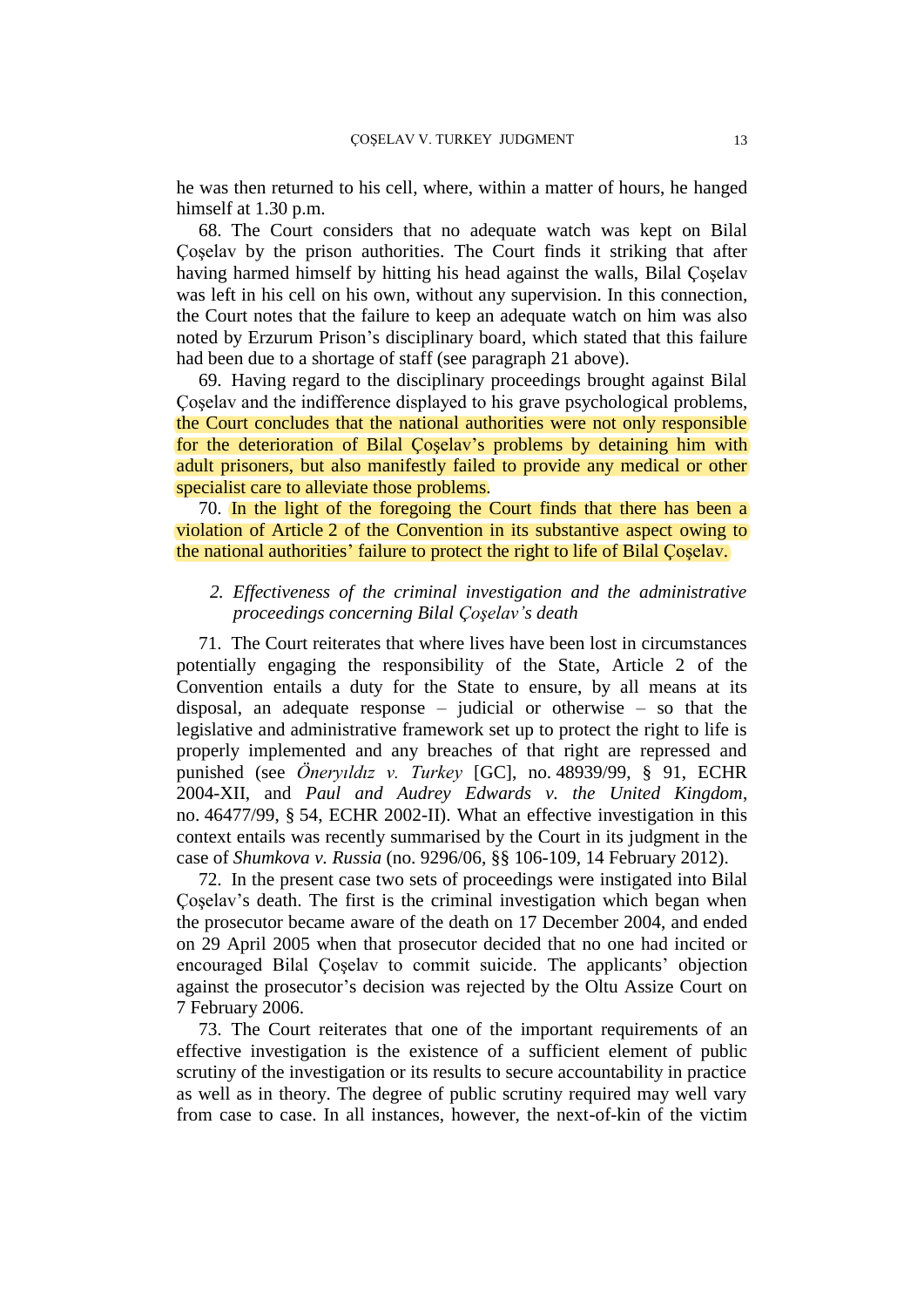must be involved in the procedure to the extent necessary to safeguard his or her legitimate interests (see *Güleç v. Turkey*, 27 July 1998, §§ 78 and 82, *Reports* 1998-IV).

74. In the present case the applicants were not informed of the death of their son until 30 December 2004. Thus, for a period of thirteen days the applicants were not only unable to participate in the investigation, but were also not informed about the steps taken by the prosecutors.

75. The Government submitted that the authorities had been unable to contact the family promptly because they could not find them. Nevertheless, the Court observes that, according to the documents submitted by the Government, contact details of Bilal Coşelav's family were already in the prison records and, indeed, the prison governor obtained the telephone number of the second applicant, Bekir Çoşelav, from those records and informed him on 30 December 2004 when instructed do to so by the prosecutor (see paragraph 18 above). The Court thus cannot find credible the Government's submissions about the authorities' inability to contact the family in the immediate aftermath of the incident. It therefore considers that the family were prevented from taking part in the investigation in its early and crucial stages directly as a result of the authorities' failure to inform them in a timely manner.

76. The Court notes that no attempts appear to have been made by the prosecutor to examine any alleged failures in preventing Bilal Çoşelav from committing suicide. It was sufficient for the prosecutor to establish that he had taken his own life and that no one had incited him to do so. There are no documents in the file to show, for example, that the prosecutor made enquiries about any reasons which may have led Bilal Çoşelav to take his own life and whether there had been any actions or omissions attributable to the prison officers. Taking such steps would have been a logical way to proceed in the investigation and would have been in compliance with the respondent State's positive obligations under Article 2 of the Convention to take pre-emptive steps to protect the right to life of those under their control.

77. The second set of proceedings into Bilal Çoşelav's death is the administrative proceedings which are currently pending before the Supreme Administrative Court. Having regard to the lengthy period which has elapsed since they were instigated, the Court considers that they do not meet the requirement of promptness and reasonable expedition implicit in the context of effective investigations (see *Yaşa v. Turkey*, 2 September 1998, § 103, *Reports* 1998-VI).

78. Furthermore, as already noted above (see paragraph 45 above), the Court considers that in cases concerning positive obligations under Article 2 of the Convention, compensation proceedings may be regarded as an effective remedy. In the present case the administrative courts could have examined the applicants' claims within a reasonable time, to decide whether or not the prison authorities had been negligent in the matter of the death of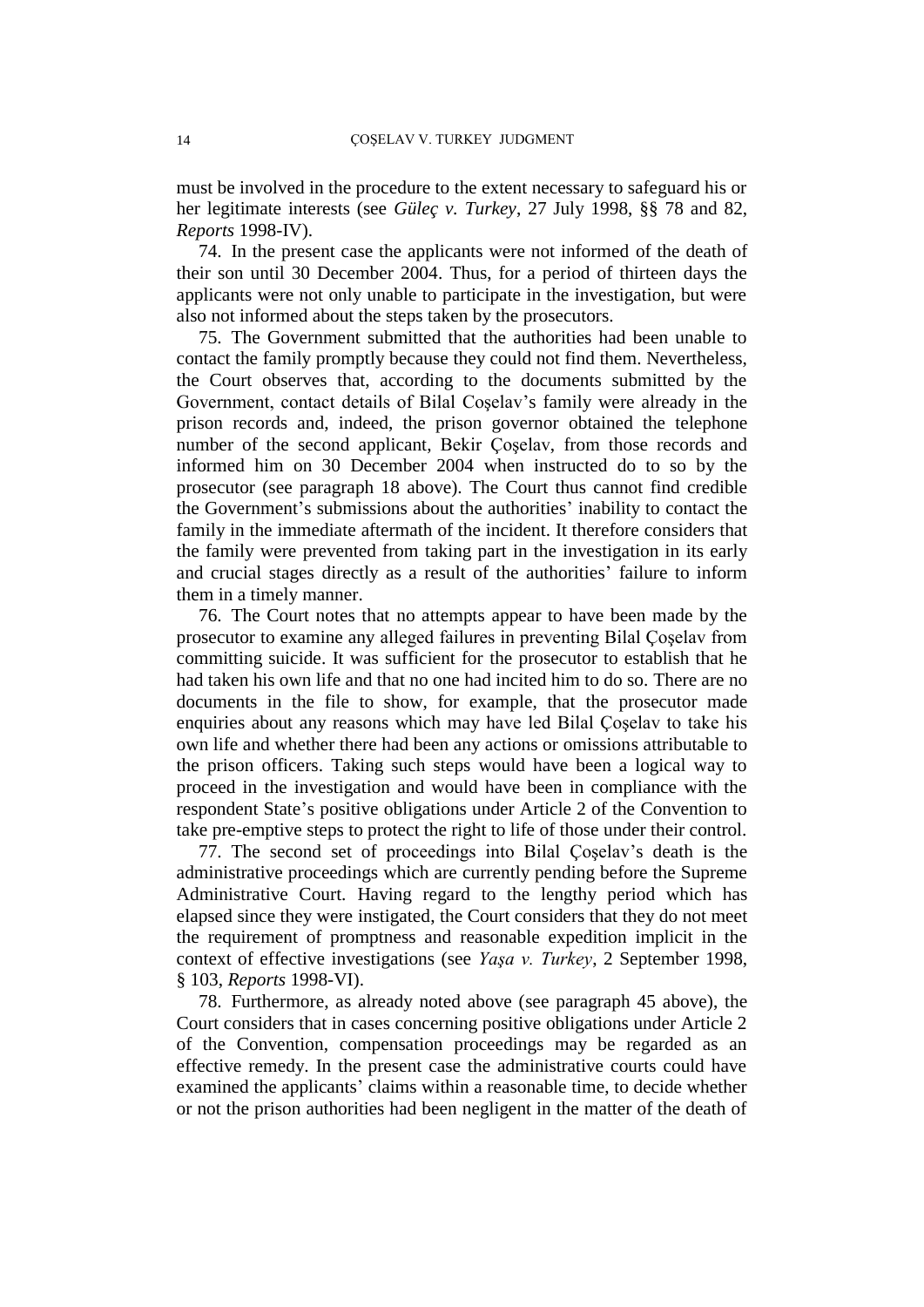their son. Nevertheless, the proceedings which were initiated in 2006 are still pending before the Supreme Administrative Court (see paragraph 30 above). Having regard to the national courts' failure to show diligence in expediting those proceedings, the Court finds that the applicants were not required to await their conclusion before lodging their application with it. It therefore rejects the Government's objection based on the issue of exhaustion of domestic remedies (see paragraph 45 above), and concludes that the national authorities have failed to carry out an effective investigation capable of establishing the responsibility of those whose actions or failures led to Bilal Coşelav's death. It follows that there has been a violation of Article 2 of the Convention in its procedural limb.

# II. OTHER ALLEGED VIOLATIONS OF THE CONVENTION

79. Lastly, the applicants alleged, without specifying in which respect, a violation of Article 5 § 1 (a), (b), (d) and (e) of the Convention. Under Article 14 of the Convention and Protocol No. 12 to the Convention, the applicants also alleged that their son's rights under the Convention had been violated because of his Kurdish origin. Finally, the applicants alleged a violation of Articles 17 and 18 of the Convention.

80. Concerning the complaint under Protocol No. 12 to the Convention the Court observes that Turkey has not ratified that Protocol. The applicants' complaint in this regard is therefore incompatible *ratione personae* with the Convention and must be rejected pursuant to Article 35 §§ 3 and 4 of the Convention.

81. The Court has examined the applicants' remaining complaints. It finds that, in the light of all the material in its possession, those complaints do not disclose any appearance of a violation of the rights and freedoms set out in the Convention or its Protocols. It follows that this part of the application must be declared inadmissible as being manifestly ill-founded, pursuant to Article 35 §§ 3 and 4 of the Convention.

# III. APPLICATION OF ARTICLE 41 OF THE CONVENTION

#### 82. Article 41 of the Convention provides:

"If the Court finds that there has been a violation of the Convention or the Protocols thereto, and if the internal law of the High Contracting Party concerned allows only partial reparation to be made, the Court shall, if necessary, afford just satisfaction to the injured party."

#### **A. Damage**

83. The applicants claimed 200,000 euros (EUR) in respect of pecuniary and EUR 200,000 in respect of non-pecuniary damage.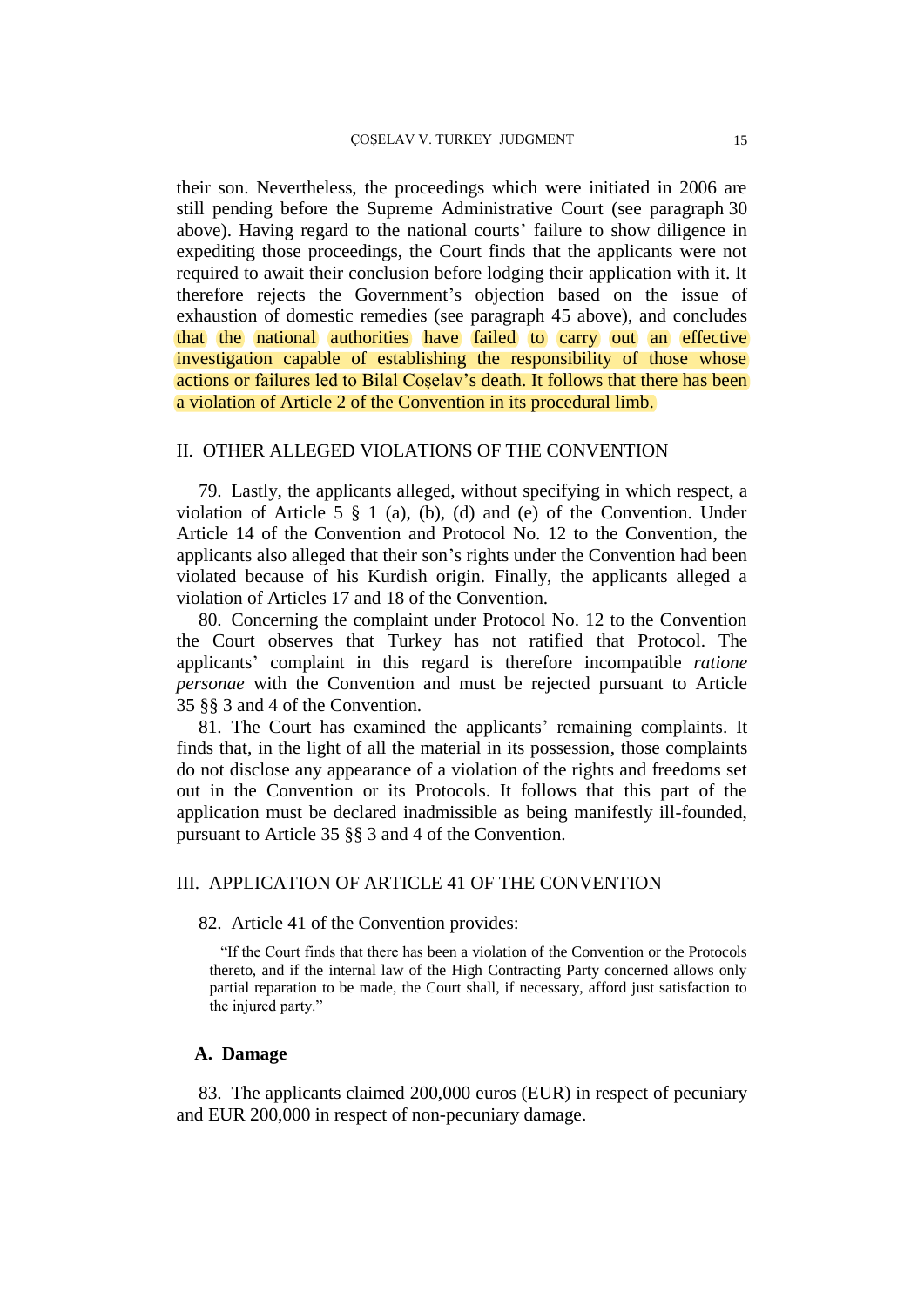84. The Government considered the sums claimed to be excessive and unsubstantiated by documentary evidence.

85. On account of the applicants' failure to submit documentary evidence in support of their claim for pecuniary damage, the Court cannot determine any causal link between the violation found and the pecuniary damage alleged; it therefore rejects this claim. On the other hand, it awards the applicants jointly EUR 45,000 in respect of non-pecuniary damage.

#### **B. Costs and expenses**

86. The applicants also claimed EUR 99,549 for the costs and expenses incurred before the domestic courts and for those incurred before the Court. In respect of EUR 9,549 of that claim the applicants submitted a timesheet to the Court, showing that a total of thirty-one hours had been spent by their legal representative on the case. In respect of their claim for the remaining EUR 90,000 the applicants argued that they had agreed to pay that sum to their legal representative in fees.

87. The Government considered the sum claimed to be excessive and unsupported by any documentary evidence. They also invited the Court not to make an award in respect of the costs and expenses incurred at the national level.

88. In response to the Government's argument concerning the costs and expenses relating to the proceedings at the national level, the Court reiterates that, if it finds that there has been a violation of the Convention, it may award the applicant the costs and expenses incurred before the domestic courts for the prevention or redress of the violation (see *Société Colas Est and Others v. France*, no. 37971/97, § 56, ECHR 2002-III, and the cases cited therein). In the present case the applicants brought the substance of their Convention rights, that is, their son's right to life, to the attention of both the prosecutors and the administrative courts. The Court thus considers that the applicants have a valid claim in respect of part of the costs and expenses incurred at the national level.

89. The Court also observes that, contrary to the Government's assertion, the applicants did submit a timesheet to the Court showing the hours spent by their lawyer on the case. It also observes that such time sheets have been accepted by the Court as supporting documents in a number of cases (see, *inter alia*, *Beker v. Turkey*, no. 27866/03, § 68, 24 March 2009 and the cases cited therein).

90. According to the Court's case-law, an applicant is entitled to the reimbursement of costs and expenses only in so far as it has been shown that these have been actually and necessarily incurred and are reasonable as to quantum. Regard being had to the documents in its possession and the above criteria, the Court considers it reasonable to award the sum of EUR 4,000 covering costs under all heads.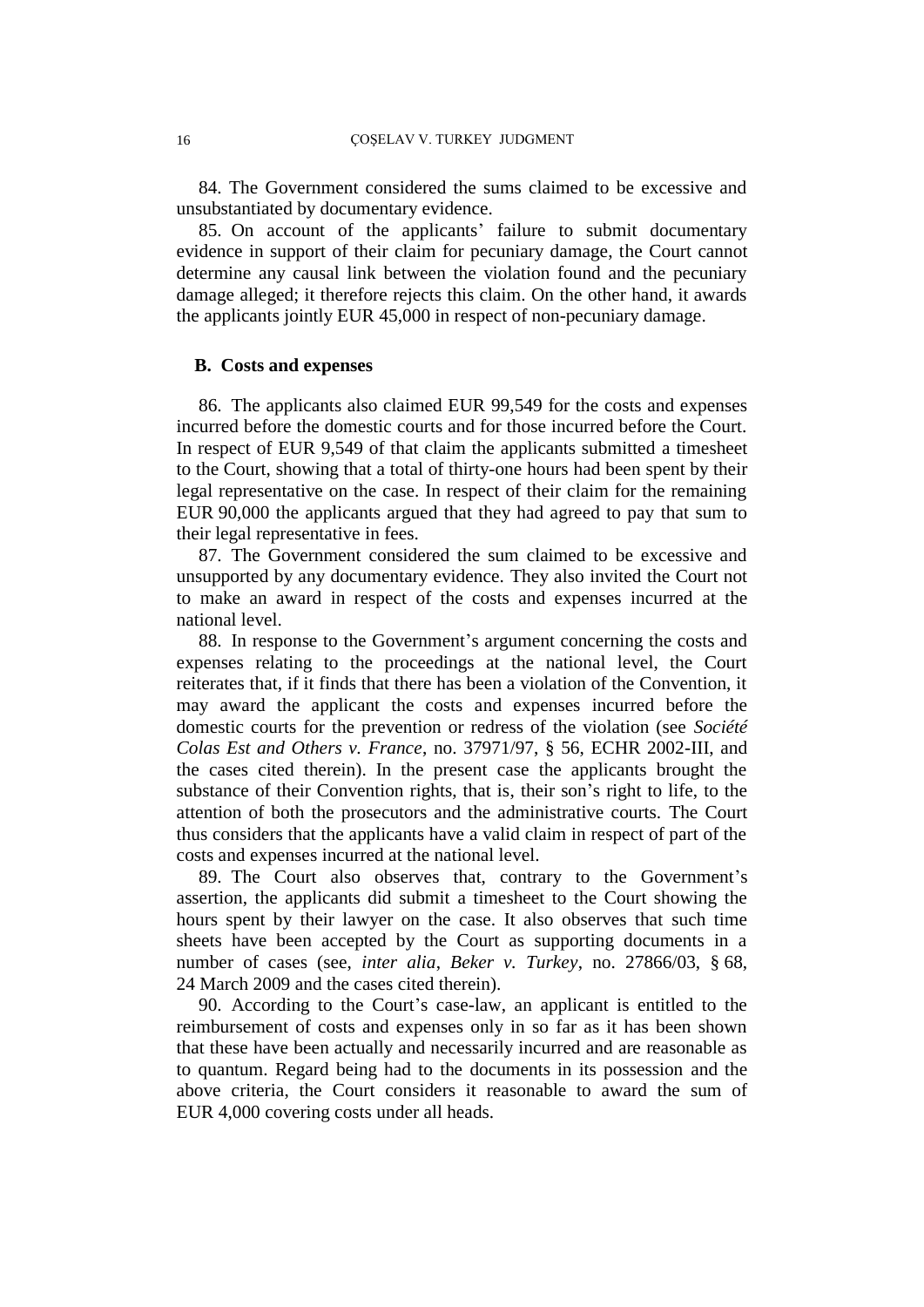#### **C. Default interest**

91. The Court considers it appropriate that the default interest rate should be based on the marginal lending rate of the European Central Bank, to which should be added three percentage points.

# FOR THESE REASONS, THE COURT UNANIMOUSLY

- 1. Joins to the merits the Government's objection to the admissibility of the complaints under Article 2 of the Convention, and dismisses it;
- 2. *Declares* the complaints concerning the applicants' son's right to life admissible and the remainder of the application inadmissible;
- 3. *Holds* that there has been a violation of Article 2 of the Convention in its substantive aspect on account of the national authorities' failure to protect the right to life of the applicants' son Bilal Çoşelav;
- 4. *Holds* that there has been a violation of Article 2 of the Convention on account of the national authorities' failure to carry out an effective investigation into the death of the applicants' son;
- 5. *Holds*

(a) that the respondent State is to pay the applicants jointly, within three months from the date on which the judgment becomes final in accordance with Article  $44 \tbinom{8}{2}$  of the Convention, the following amounts, to be converted into the currency of the respondent State at the rate applicable at the date of settlement:

- (i) EUR 45,000 (forty-five thousand euros), plus any tax that may be chargeable, in respect of non-pecuniary damage;
- (ii) EUR 4,000 (four thousand euros), plus any tax that may be chargeable to the applicants, in respect of costs and expenses;

(b) that from the expiry of the above-mentioned three months until settlement simple interest shall be payable on the above amounts at a rate equal to the marginal lending rate of the European Central Bank during the default period plus three percentage points;

6. *Dismisses* the remainder of the applicants' claim for just satisfaction.